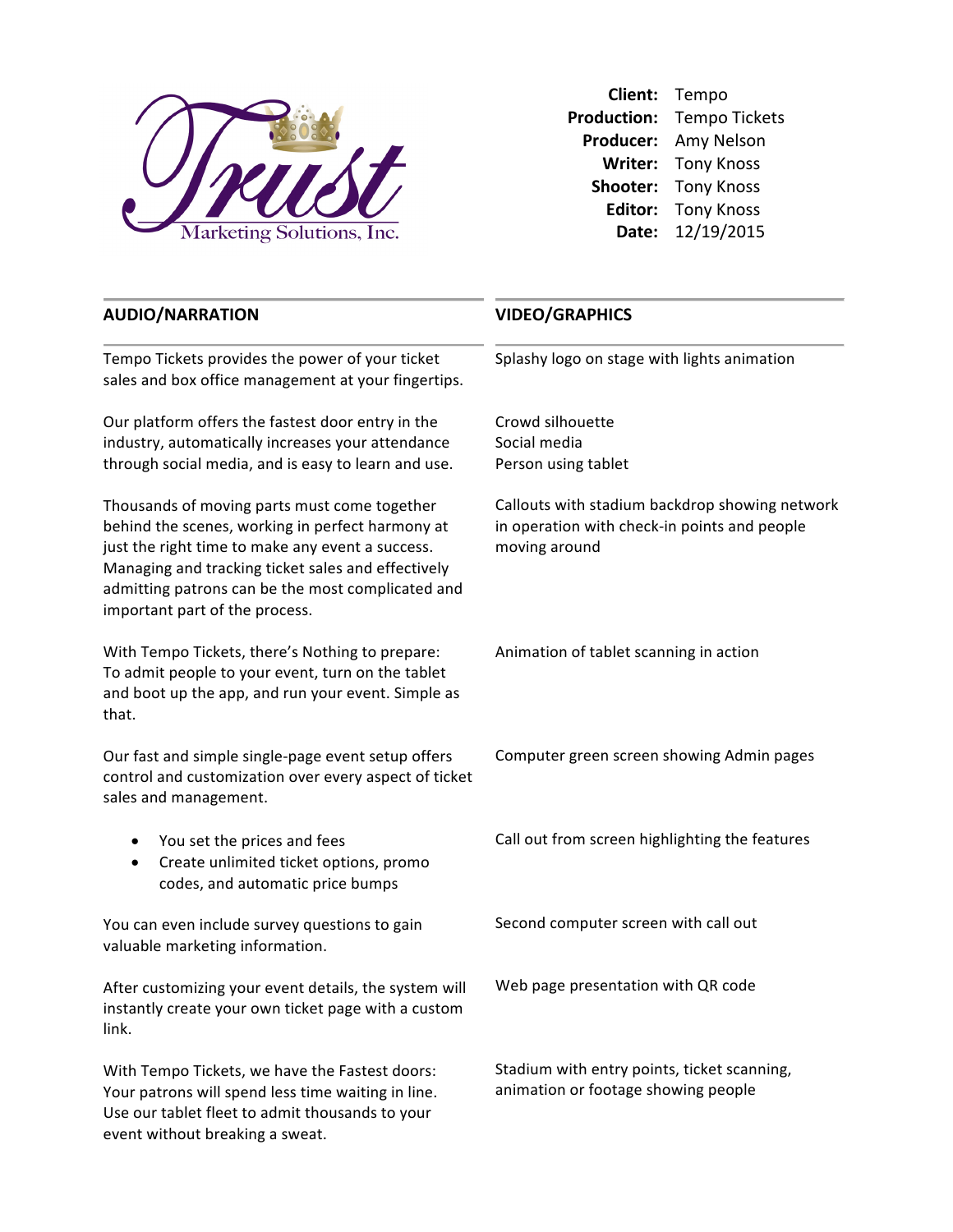| With Tempo Tickets, we have the best customer<br>experience:                                                                                                                                                                                  | Rock-n-roll montage, people having a good time                                        |
|-----------------------------------------------------------------------------------------------------------------------------------------------------------------------------------------------------------------------------------------------|---------------------------------------------------------------------------------------|
| Ticket purchasing should look good and work great.<br>It should be fast and it should be easy. It should just<br>work, all the time. That's what we do.                                                                                       |                                                                                       |
| When someone visits your ticketing page on Tempo<br>Tickets, they'll find all the information they need<br>including:                                                                                                                         |                                                                                       |
| Your logo or banner.<br>$\bullet$<br>The name, date, time and location for your<br>$\bullet$<br>event.<br>A link to your own website<br>$\bullet$<br>Ticket prices and options.<br>$\bullet$                                                  | Web page presentation with call outs                                                  |
| Ticket buyers can LIKE and FOLLOW your own<br>organization's pages directly from the ticketing<br>process which quickly and effectively increases your<br>social media following.                                                             | Social media animation                                                                |
| Once purchase is confirmed, tickets can be printed at<br>home, shown on a smartphone, and patrons are<br>automatically added to our digital will call list<br>available on every check in tablet in case they forget<br>or lose their ticket. | Printing tickets<br>Ticket on smart phone<br>Tablet with names and check-in animation |
| Our proprietary ticket printing system which is many<br>times faster than traditional ticket printers and<br>allows for beautiful custom souvenir quality ticket<br>stock at a low cost.                                                      |                                                                                       |
| Use our merchant account for convenience or for<br>instant payment bring your own and never wait for a<br>check again                                                                                                                         | Payment process. Credit card. Binary data stream                                      |
| Tempo Tickets can be scaled to handle venues and<br>locations of all sizes, including:                                                                                                                                                        | Video box montage of events list                                                      |
| <b>Outdoor Festivals</b><br>$\bullet$<br><b>Comedy Clubs</b><br>$\bullet$<br><b>Concert Venues</b><br>Restaurants<br>Casinos<br>Anywhere controlled entry is required<br>$\bullet$                                                            |                                                                                       |
| And we can handle any type of event requiring<br>verified ticketed entry, including:                                                                                                                                                          | Video box montage of events list                                                      |